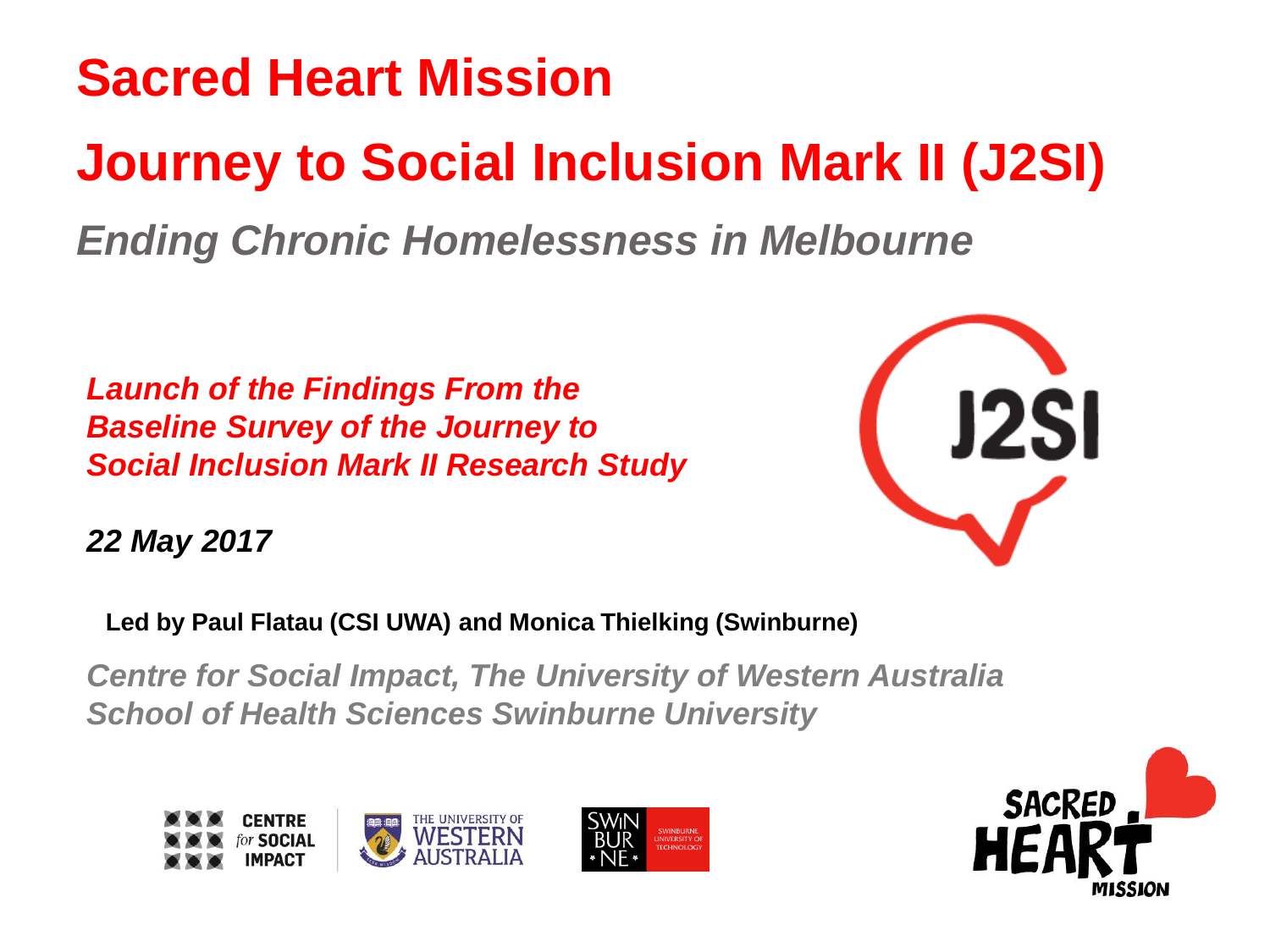# **Mixed Methods Randomised Control Trial**

*Longitudinal survey data (intervention and comparison groups)*

*Qualitative interviews with a random sample of study participants, and semi-structured interviews with service providers.* 

*Linked administrative data - health, justice, housing, income support* 

*Economic evaluation of the J2SI Mark II model.*

## **Objectives**

- **To understand the histories and needs of those experiencing chronic homelessness in Melbourne**
- To assess the impact of the J2SI Mark II program on housing, mental health, wellbeing, employment, income, social connections outcomes and on health and justice service usage.
- To evaluate the overall cost-effectiveness of the J2SI Mark II program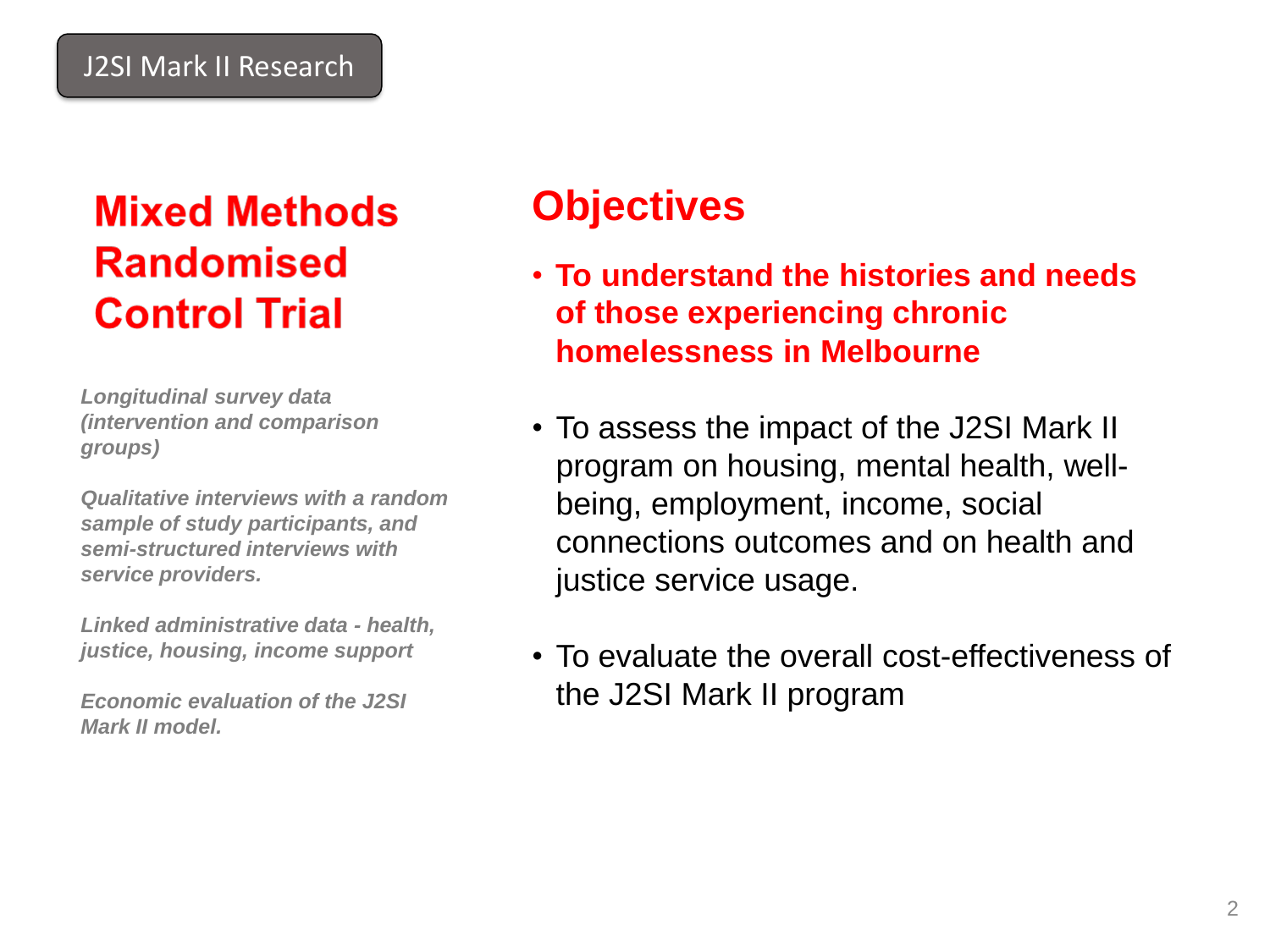- □ Participants are aged 25-50 years
- $\Box$  Have experienced chronic homelessness
- Rough sleeping for 12 months continuously at some point and/or
- At least three episodes of any form of homelessness
- $\Box$  Currently experiencing homelessness

#### **Baseline Survey**



Men 69% Women 31%; Average age 40; 13% Aboriginal or Torres Strait Islander; 60% did not complete Year 12; 82% Single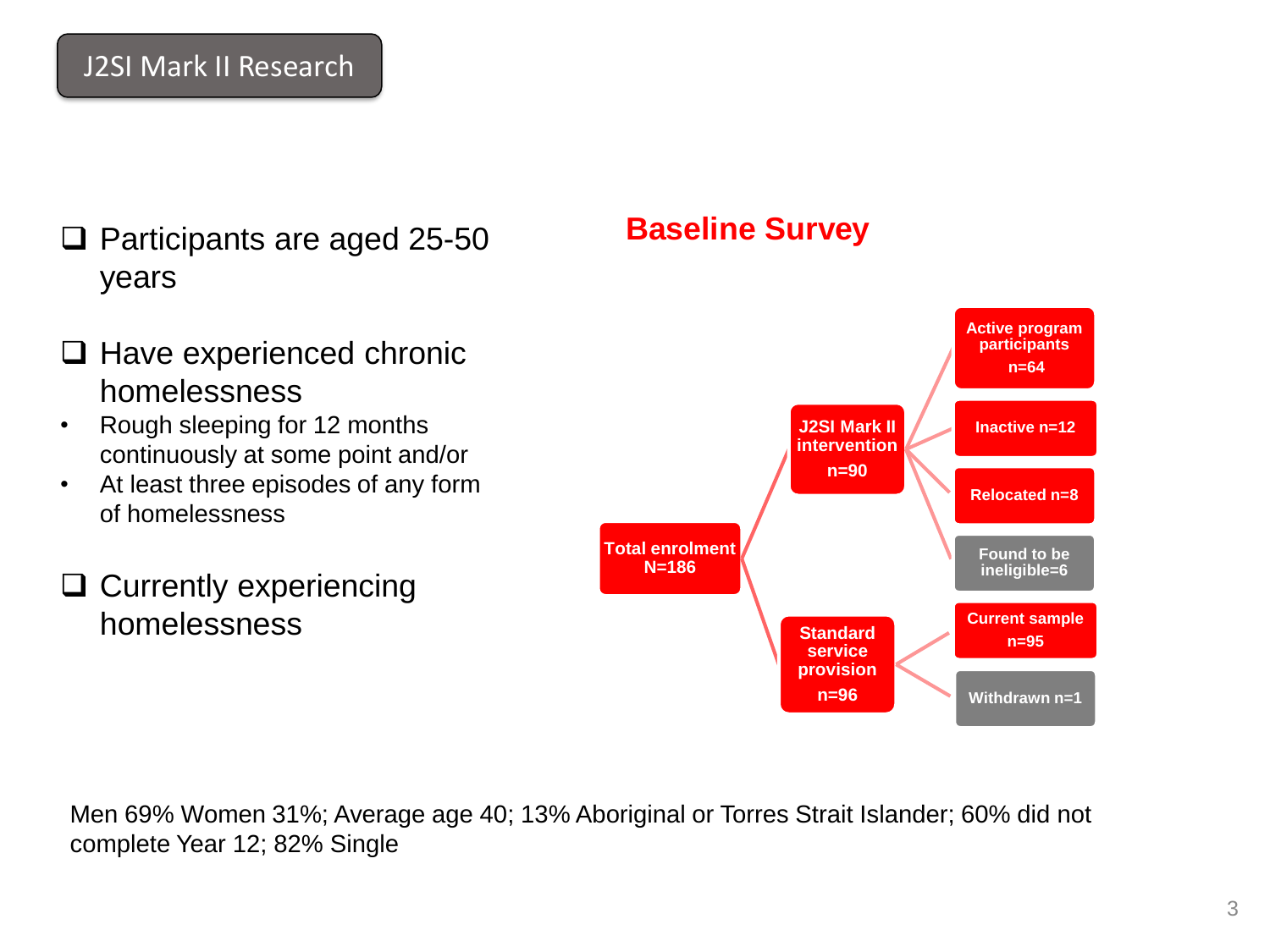# **Chronic Homelessness**

#### **Lifetime Experiences of Homelessness**



*Age First Experienced Rough Sleeping*

*Long histories of Homelessness* 

#### **Characteristics**

- 50% experienced rough sleeping before 18 and 44% indicated they had left home/run away because of verbal and/or physical violence in the home as children
- 70% experienced one form of homelessness or another before 18
- 90% have experienced rough sleeping 4 times or more
- Average time spent rough sleeping 5 years
- Also significant histories of time spent in supported accommodation, couch surfing and boarding houses

#### **In the week prior to the interview**

• 30% rough sleeping, 16% couch surfing, 31% supported accommodation, 13% in boarding houses and similar housing, 10% in medical facilities and public/community housing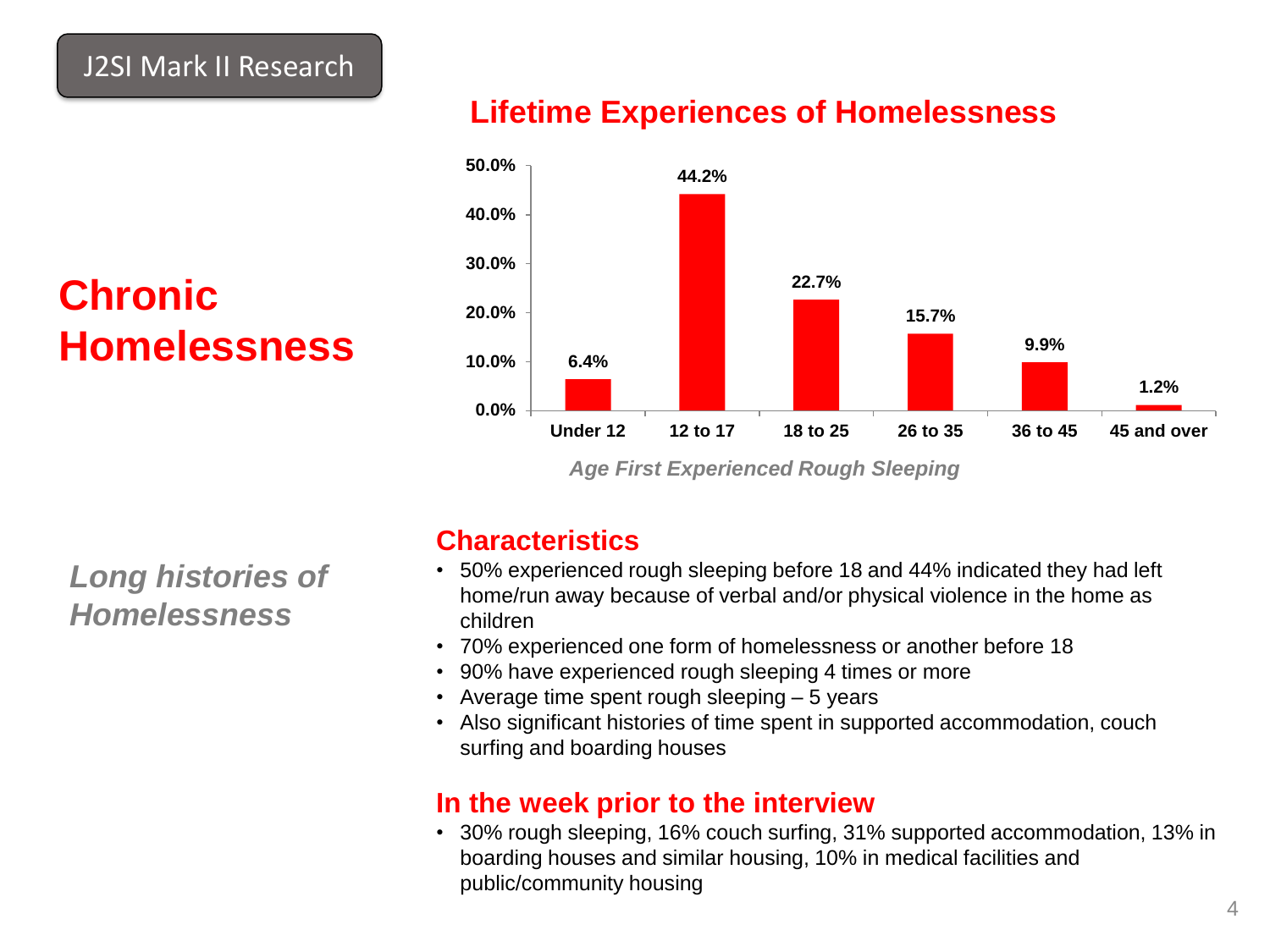### **Physical & Mental Health**

**70% screened positive for experiencing post-traumatic stress**

*Three quarters (77%) of J2SI Mark II* 

*experiencing high (23%) or very high* 

*respondents were found to be* 

*(54%) levels of psychological distress, which is dramatically higher than the 12% of the general adult Australian public that reported such outcomes (Australian Bureau* 

*of Statistics, 2015*

*.* 

**Long-term physical and mental health conditions**

- 91% reported having at least one diagnosed mental health condition with 74% reporting three or more chronic physical or mental health conditions
- The most prevalent diagnosed mental health conditions were depressive disorders (60%), substance-related abuse (56%), anxiety disorders (44%), and posttraumatic stress (35%). Among physical health conditions the most prevalent were hepatitis C (37%), and chronic back or neck problems (38%)

**Level of psychological distress by gender**



- **High scores on an international loneliness scale**
- **WHO Qol scores on health, psychological, social relationships and environment domains lower than for general homeless population**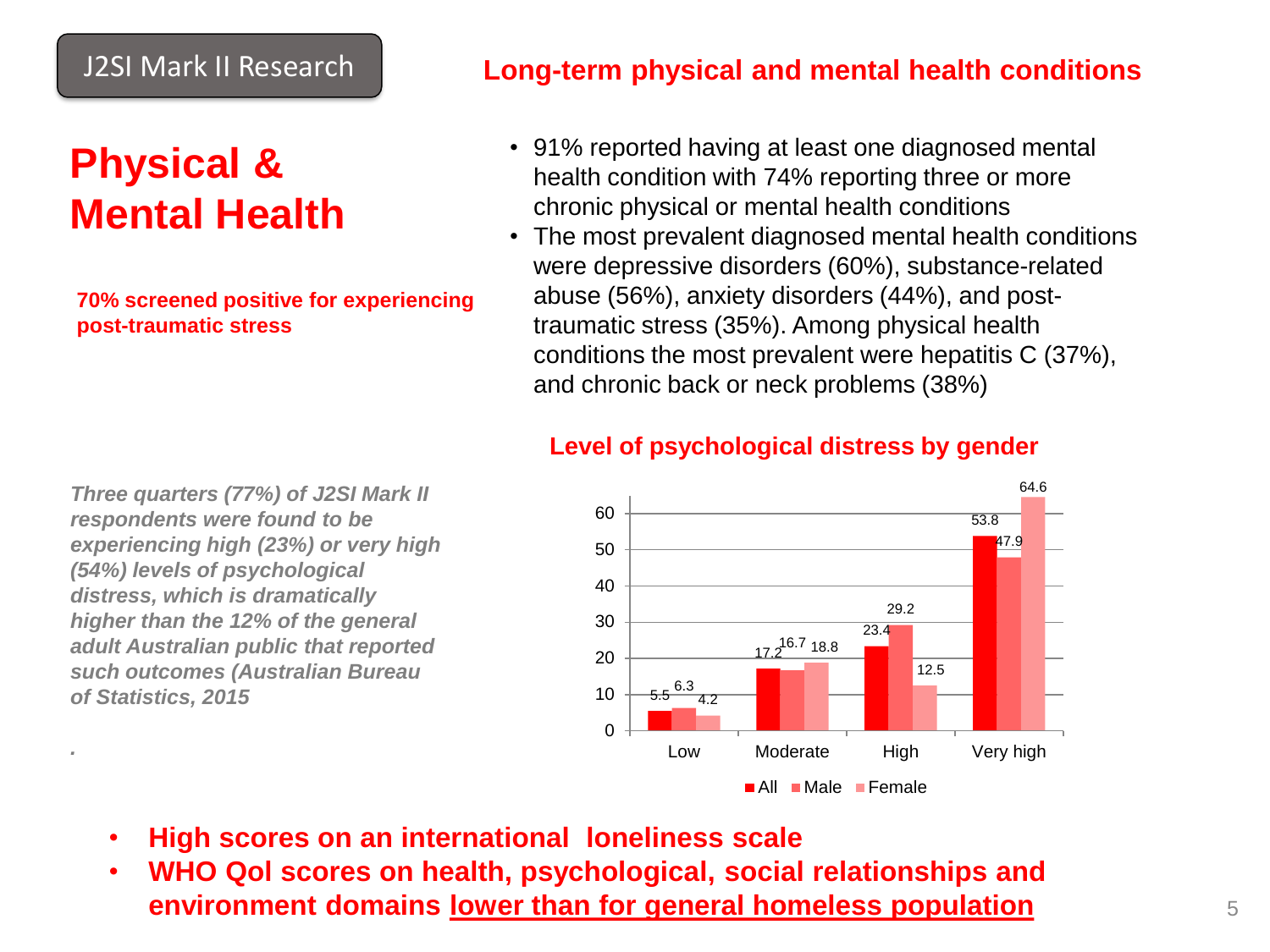# **Drug and alcohol use**

More than a half of all respondents (58%) had a high-risk level of use of at least one substance (including alcohol, drugs and tobacco)with half having high risk use of alcohol and drugs (Amphetamines and Opioids generally)

### **Health Services**

#### **High health costs to the Victorian public health system**

| Hospital admission (overnight)          | 40% |
|-----------------------------------------|-----|
| Mental health facility (overnight)      | 13% |
| AOD detoxification or rehab (overnight) | 10% |
| <b>Emergency department</b>             | 50% |
| Ambulance                               | 41% |

### **Labour market**

| <b>Employed</b><br><b>Unemployed</b><br>Not in the labour force | 5%    |
|-----------------------------------------------------------------|-------|
|                                                                 | 23%   |
|                                                                 | 73%   |
| • Home duties                                                   | 3%    |
| • Student                                                       | $0\%$ |
| $\bullet$<br>Not actively looking for work                      | 11%   |
| Unable to work due to health condition<br>$\bullet$             | 57%   |

**12% have never had a full-time job but remainder have**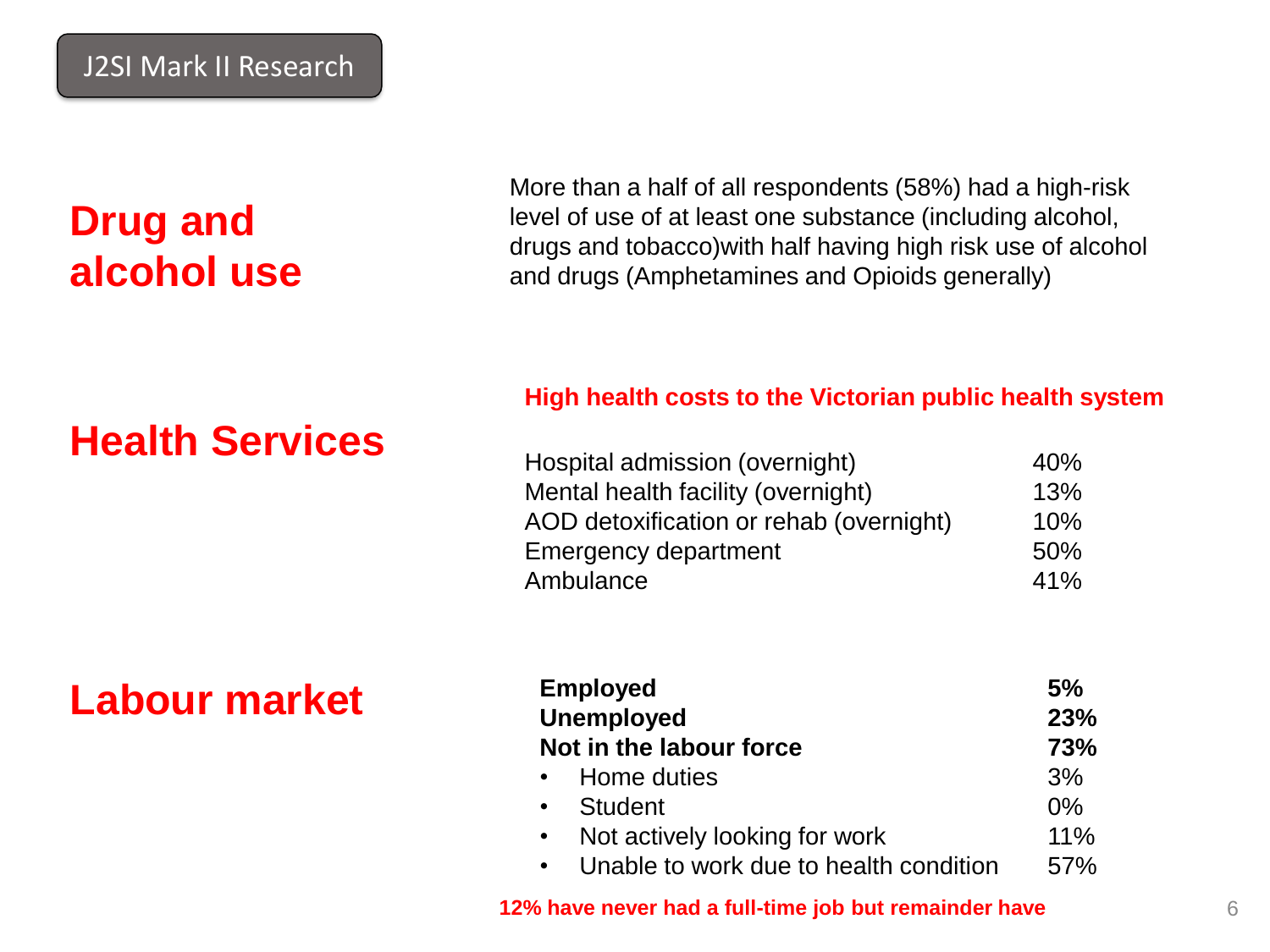

### **Current situation and expectations for the future**

### **Current life is perceived as poor but there is optimism for the future**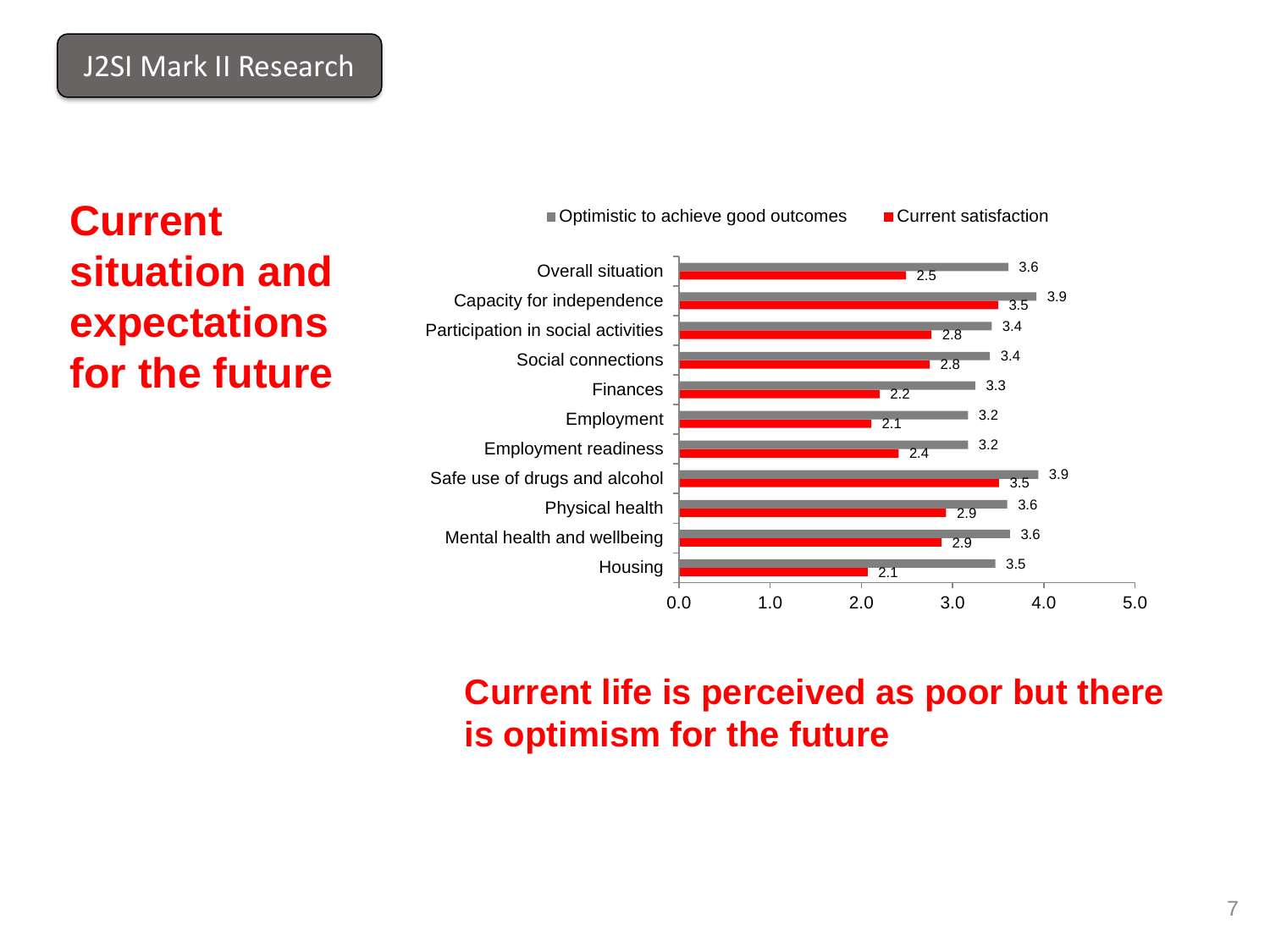

These baseline survey findings depict a group of people deeply impacted by complex life circumstances, poor health and homelessness.

High rates of physical and mental health problems and concerning levels of social isolation and conflict in relationships were reported.

The magnitude of problems, and the confluence of multiple and compounding adverse life experiences among many of the participants in the J2SI Mark II study, pose additional challenges for breaking the cycle of homelessness.

But there is optimism for the future and hope that the J2SI program will lead to positive lasting change